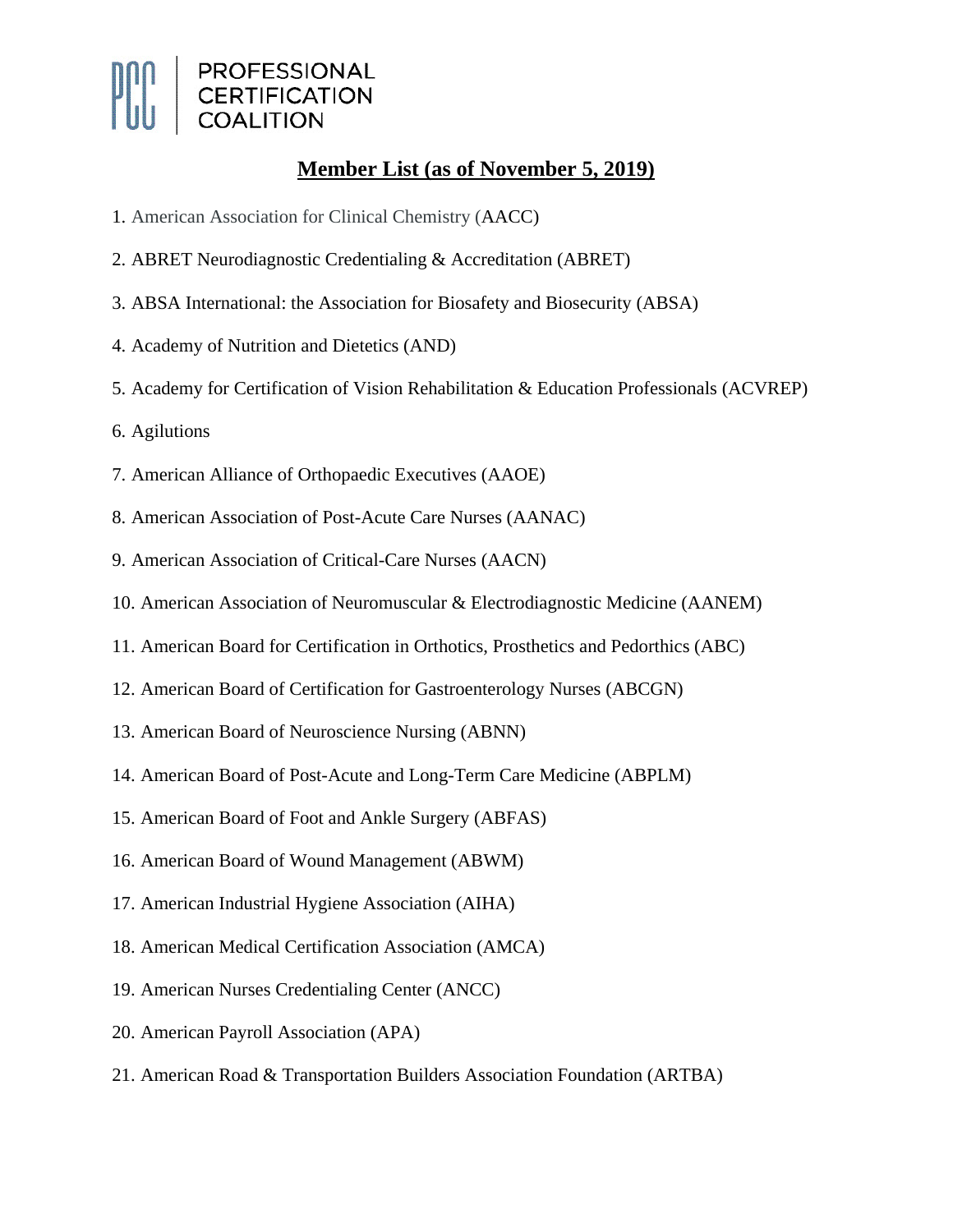- 22. American Society for Clinical Pathology Board of Certification (ASCP)
- 23. American Society of Association Executives (ASAE)
- 24. American Society of Civil Engineers (ASCE)
- 25. American Society of Ophthalmic Administrators (ASOA)
- 26. American Speech-Language-Hearing Association (ASHA)
- 27. American Traffic Safety Services Association (ATSSA)
- 28. American Translators Association (ATA)
- 29. American Veterinary Medical Association (AVMA)
- 30. APICS (formerly the American Production and Inventory Control Society)
- 31. Associated General Contractors of America (AGC)
- 32. Association for Financial Counseling & Planning Education (AFCPE)
- 33. Association for Financial Professionals (AFP)
- 34. Association of Surgical Technologists (AST)
- 35. Behavior Analyst Certification Board (BACB)
- 36. Building Industry Consulting Services International (BICSI)
- 37. Board of Certification of Nutrition Specialists (BCNS)
- 38. Board of Certification/Accreditation (BOC)
- 39. Board of Certified Safety Professionals (BCSP)
- 40. Board of Pharmacy Specialties (BPS)
- 41. Building Commissioning Certification Board (BCCB)
- 42. Community Associations Institute and Community Association Managers International Certification Board (CAI and CAM-ICB)
- 43. CCIM Institute (issues the Certified Commercial Investment Member designation)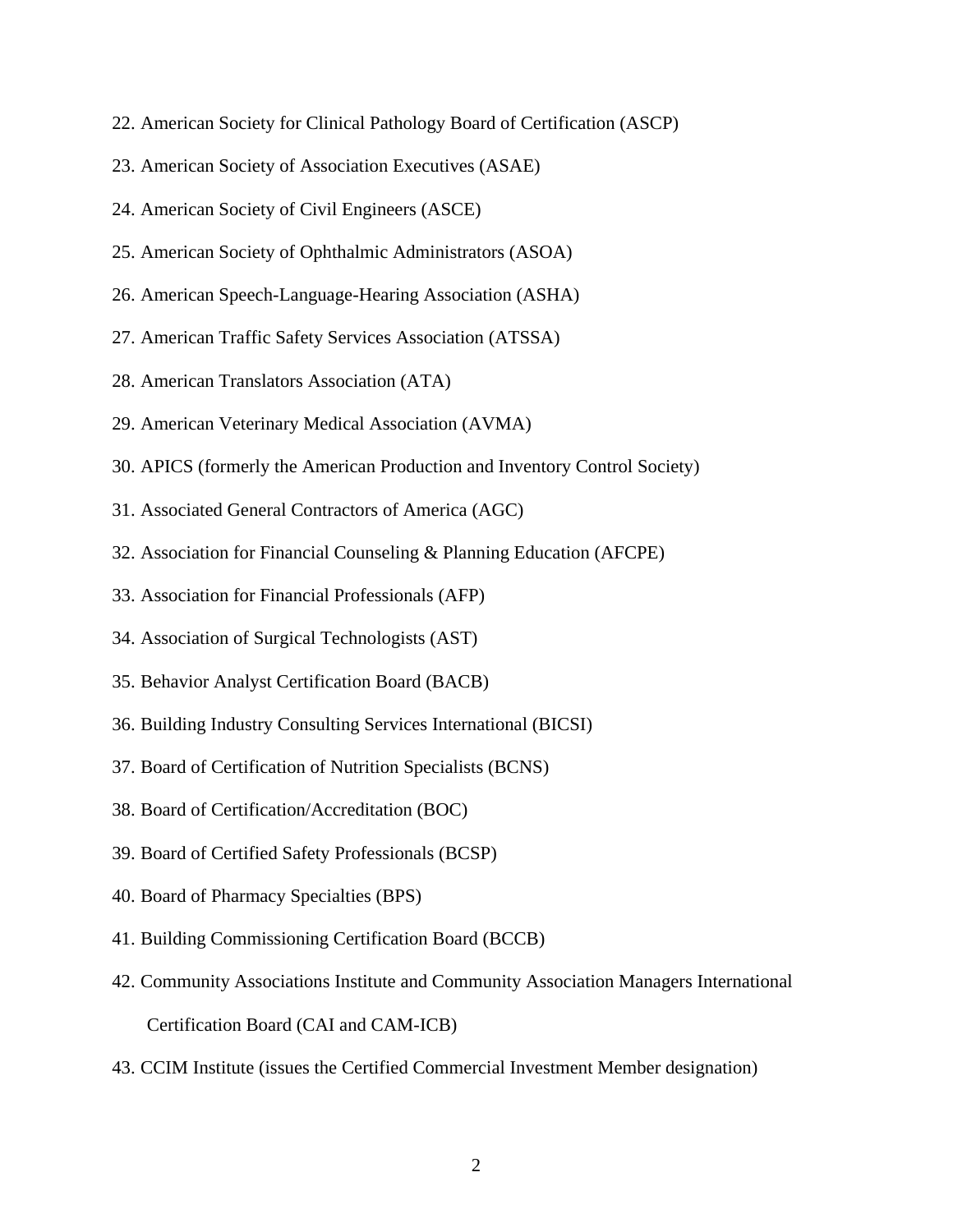- 44. CFA Institute
- 45. Certification Board for Music Therapists (CBMT)
- 46. Certification Board of Infection Control and Epidemiology (CBIC)
- 47. Certified Financial Planner Board of Standards (CFP)
- 48. Certified Fund Raising Executive International (CFRE)
- 49. Commercial Vehicle Safety Alliance (CVSA)
- 50. Commission for Case Manager Certification (CCMC)
- 51. Commission on Nurse Certification (CNC)
- 52. CompTIA
- 53. Construction Management Association of America (CMAA)
- 54. Council of Engineering and Scientific Specialty Boards (CESB)
- 55. Dental Assisting National Board (DANB)
- 56. Design-Build Institute of America (DBIA)
- 57. Diving Equipment and Marketing Association (DEMA)
- 58. Entertainment Services and Technology Association (ESTA)
- 59. Entomological Society of America Certification Corporation (ESA)
- 60. ETA International (ETA)
- 61. Events Industry Council (EIC)
- 62. Financial Planning Association (FPA)
- 63. Heuristic Solutions
- 64. Hospice and Palliative Credentialing Center (HPCC)
- 65. HR Certification Institute (HRCI)
- 66. Infusion Nurses Certification Corporation (INS)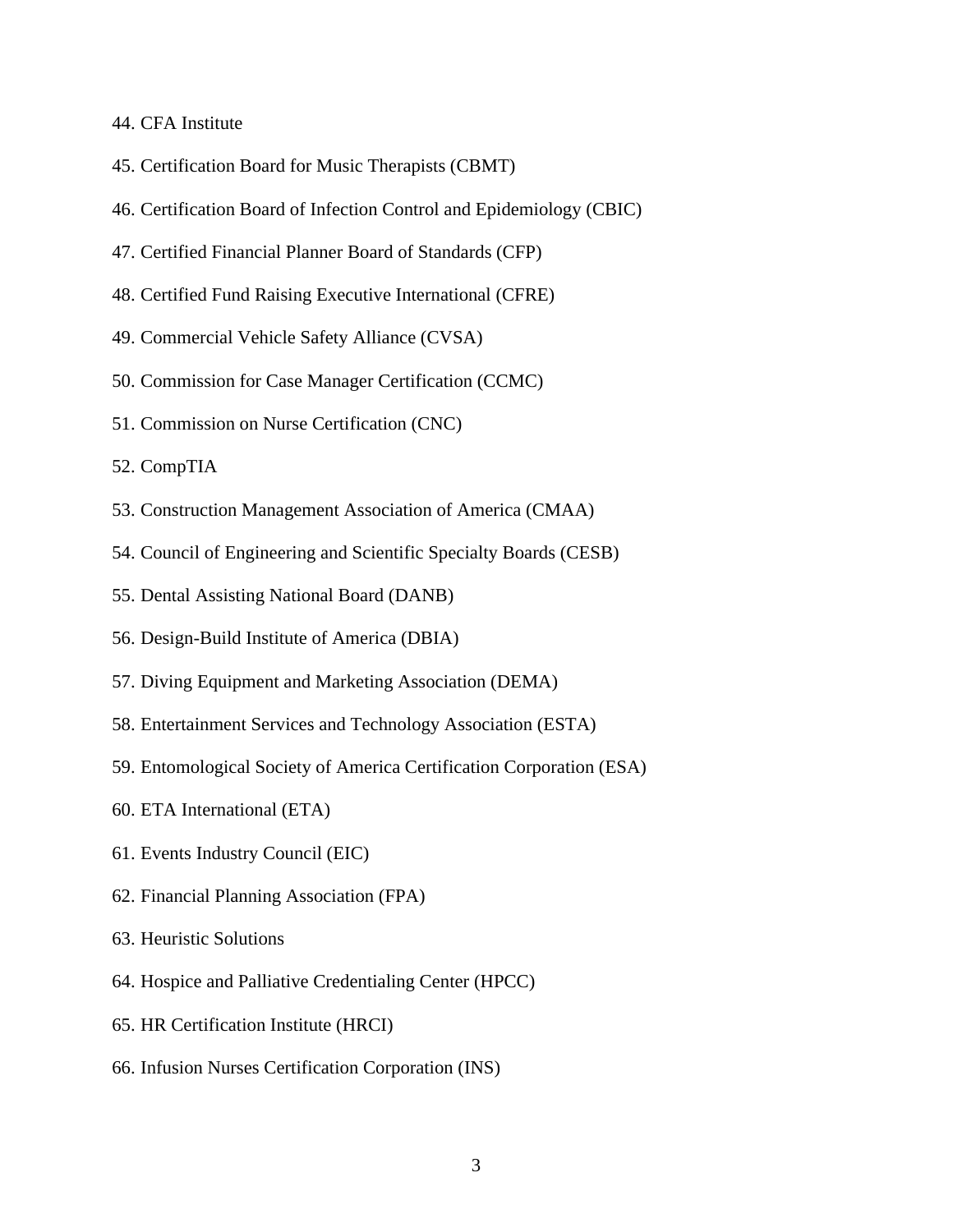- 67. Institute for Credentialing Excellence (ICE)
- 68. Institute of Certified Management Accountants (ICMA)
- 69. Institute of Hazardous Materials Management (IHMM)
- 70. Institute of Internal Auditors (IIA)
- 71. Inteleos (includes the American Registry for Diagnostic Medical Sonography (ARDMS) and
- the Alliance for Physician Certification & Advancement (APCA))
- 72. Irrigation Association
- 73. International Association of Healthcare Central Service Materiel Management (IAHCSMM)
- 74. International Association of Lighting Designers (IALD)
- 75. International Certification & Reciprocity Consortium (IC&RC)
- 76. International Coach Federation (ICF)
- 77. International Foundation for Retirement Education (InFRE)
- 78. International Public Management Association for Human Resources (IPMA-HR)
- 79. International Society of Automation (ISA)
- 80. Institute of Real Estate Management (IREM)
- 81. Information Systems Audit and Control Association (ISACA)
- 82. International Information System Security Certification Consortium (ISC²)
- 83. IT Certification Council (ITCC)
- 84. LBA Technology, Inc.
- 85. Laborers' International Union of North America Training & Education Fund (LIUNA)
- 86. Medical-Surgical Nursing Certification Board (MSNCB)
- 87. National Apartment Association (NAA)
- 88. National Association of Legal Assistants, Inc. (NALA)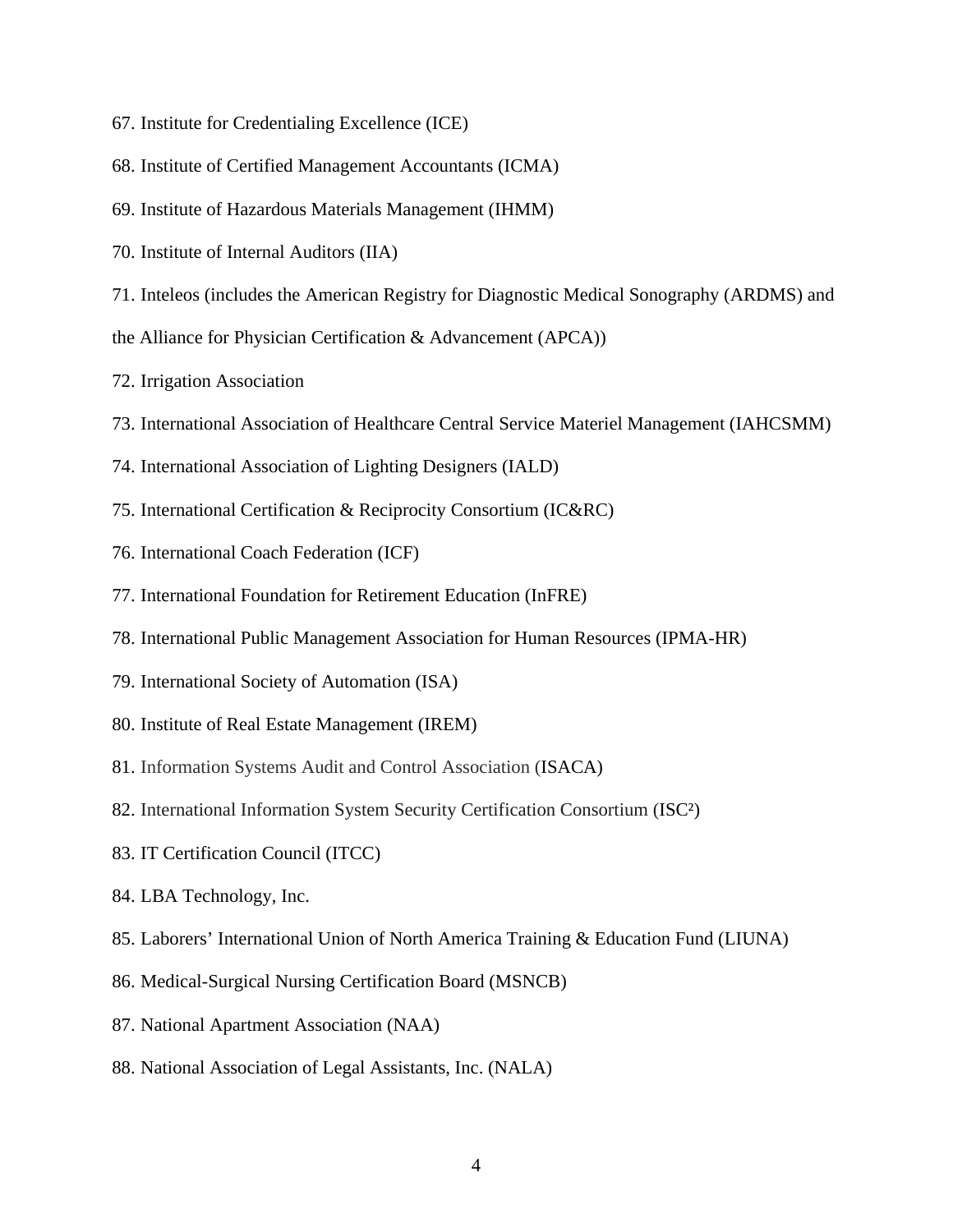- 89. National Association of Insurance and Financial Advisors (NAIFA)
- 90. National Association of Safety Professionals (NASP)
- 91. National Association of Personal Financial Advisors (NAPFA)
- 92. National Athletic Trainers' Association Board of Certification, Inc. (NATA)
- 93. National Board of Certification and Recertification for Nurse Anesthetists (NBCRNA)
- 94. National Board of Certification in Hearing Instrument Sciences (NBCHIS)
- 95. National Kitchen and Bath Association (NKBA)
- 96. National Board of Certification in Occupational Therapy (NBCOT)
- 97. National Certification Board for Diabetes Educators (NCBDE)
- 98. National Certification Corporation (NCC)
- 99. National Commission on Certification of Physician Assistants (NCCPA)
- 100. National Council on Family Relations (NCFR)
- 101. National Recreation and Park Association (NRPA)
- 102. National Restaurant Association (NRA)
- 103. National Roofing Contractors Association (NRCA)
- 104. National Society of Professional Engineers (NSPE)
- 105. Nephrology Nursing Certification Commission
- 106. Professional Association of Therapeutic Horsemanship International (PATH)
- 107. Pediatric Nursing Certification Board (PNCB)
- 108. Pharmacy Technician Certification Board (PTCB)
- 109. Prometric
- 110. PSI Services
- 111. School Nutrition Association (SNA)